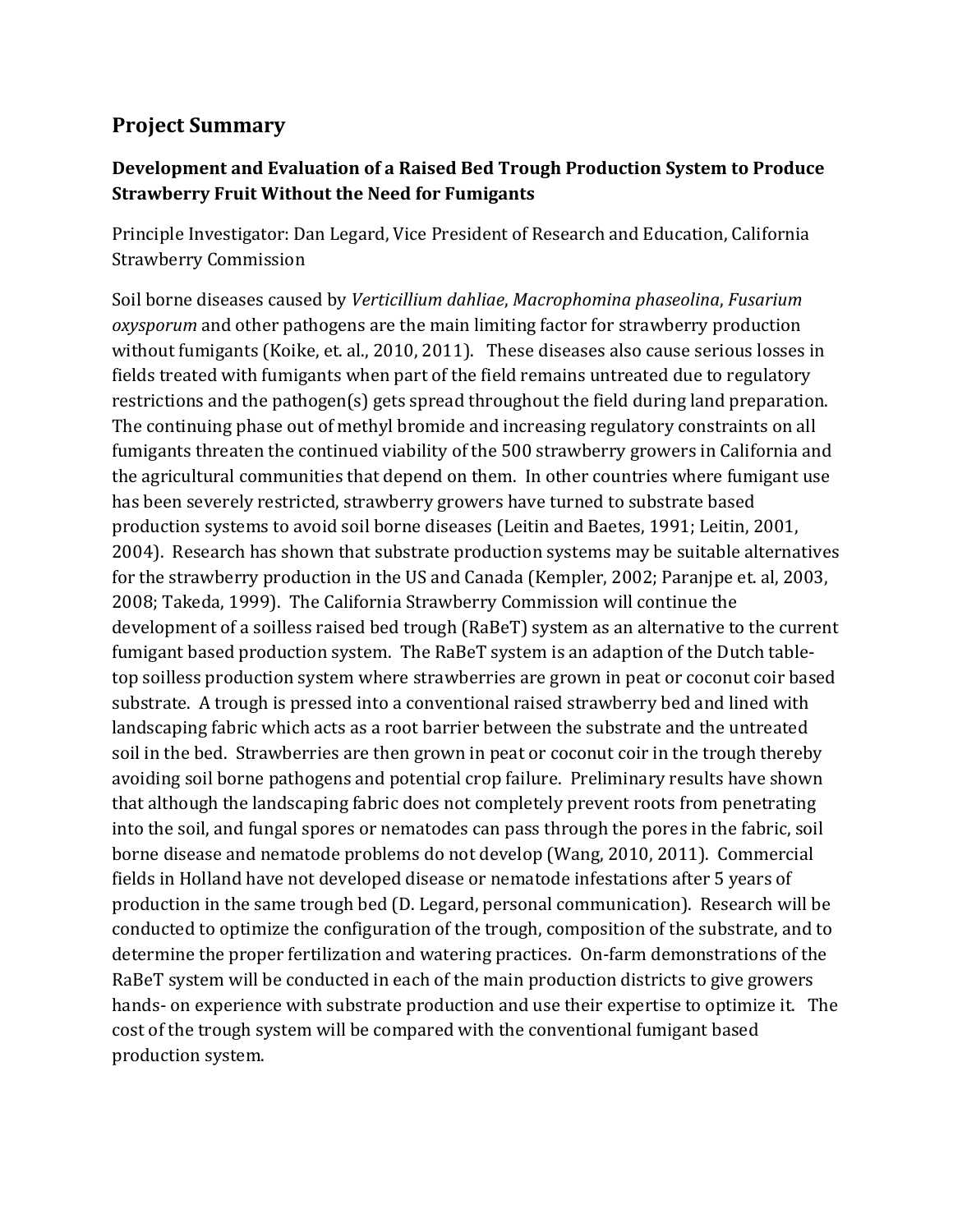We expect the growers, shippers and processors of strawberries in California and the communities they live in will benefit from this project. The increasing regulatory restrictions on the use of fumigants have put the future of the strawberry industry at risk. Without the development of a viable production system for California strawberry growers to farm without fumigants, growers would be forced to either relocate their production outside of California or face unacceptable levels of risk of losing their crop to soil borne diseases. Our proposal to continue the development of a substrate based production system and to work directly with growers to optimize and extend information about the system, should provide growers with options that may allow them to continue to produce strawberry fruit in California.

Kempler, C. 2002. 'Out-of-Season' greenhouse production of raspberry and strawberry. Proc. XXVI IHC – Protected Cultivation. Acta Hort. 633:459-465.

Koike, S. T., T. Gordon, H. Ajwa, O. Daugovish, M. Bolda and D. Legard. 2010. Disease Management studies on strawberry plant collapse problems in California. California Strawberry Commission Annual Production Research Report: 2008-2009, p 41-51.

Lieten, F. 2001. Protected cultivation of strawberries in Central Europe, p. 102-107. In S. C. Hokanson and R]amieson (eds.). Strawberry Research to 2001. Proc. 5th North America Strawberry Conf. ASHS Press, Alexandria, VA.

Lieten, F. 2004. Substrates as an alternative to methyl bromide for strawberry fruit production in northern Europe in both protected and field production. Proc. Int. Conf. Alternatives to Methyl Bromide, Lisbon, Portugal, 27-30 September 2004.

Lieten, F., Baetes, W. 1991. Greenhouse strawberry culture in peat bags. Adv. Strawberry Production 10:56-57.

Paranjpe, A.V., Cantliffe, D.J., Lamb, E.M., Stoffella, P.J., Powell, C.A. 2003. Winter strawberry production in greenhouses using soilless substrates: an alternative to methyl bromide soil fumigation. Proc. Fla. State Hort. Soc. 116:98-105.

Paranjpe, A.V., Cantliffe, D.J., Stoffella, P.J., Lamb, E.M., Powell, C.A. 2008. Relationship of plant density to fruit yield of 'Sweet Charlie' strawberry grown in a pine bark soilless medium in a high-roof passively ventilated greenhouse. Scientia Horticulturae 115:117– 123.

Takeda, F. 1999. Out-of-season greenhouse strawberry production in soilless substrate. Adv. Strawberry Res. 18:4–15.